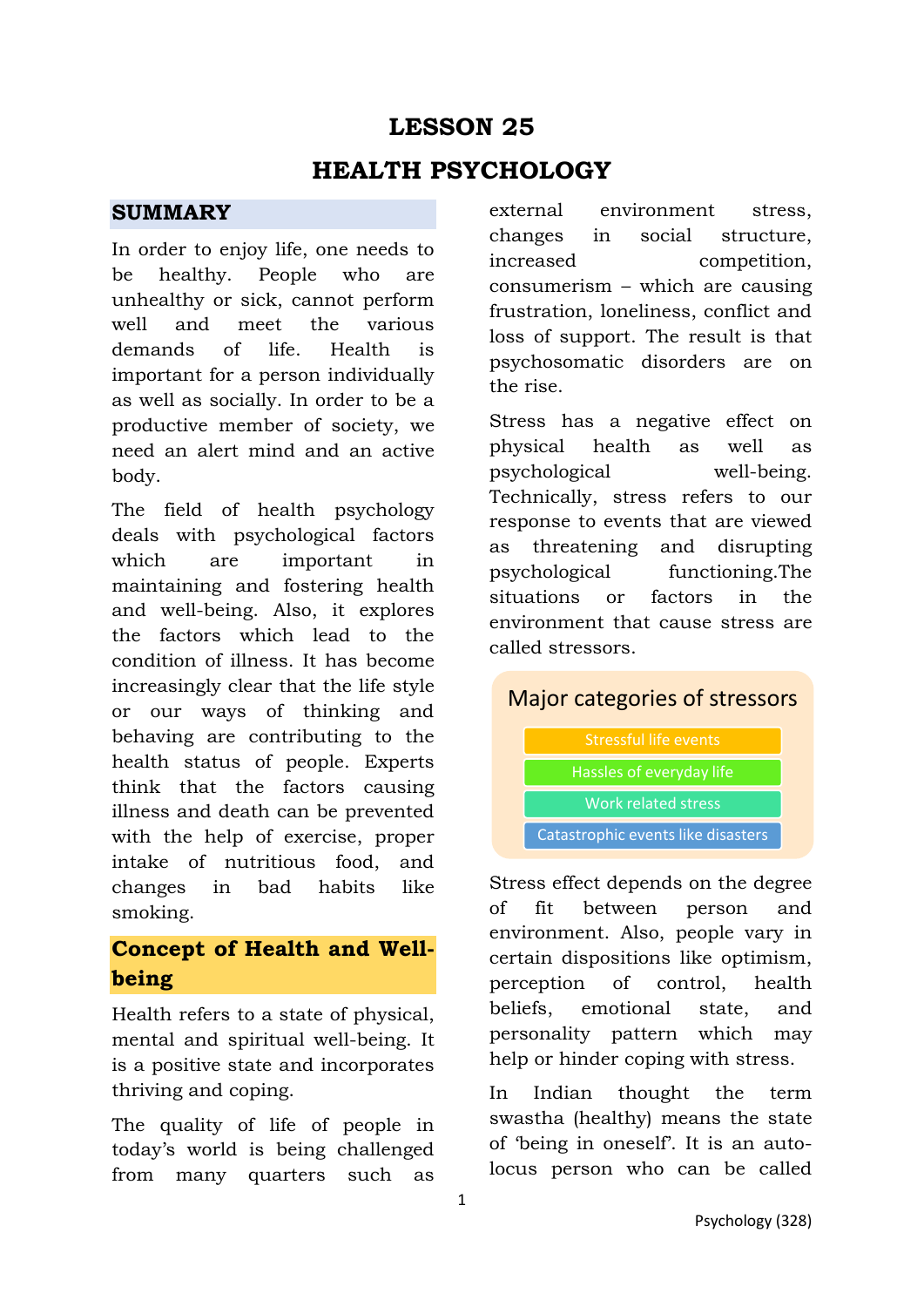swastha. Ayurveda or the science of life often refers to a state of balance or appropriateness (Sama) as an important component of well-being and health.

#### **Health Promoting behaviours**

Achieving health requires following certain patterns of behaviour. The important behaviours are described below:

**Relaxation** - it is very useful for stress reduction. It involves deep breathing. By holding one's breath for a few seconds and exhaling slowly.

**Exercise** - regular exercise helps in maintaining physical and mental health. It strengthens the heartand lungs and improves the use of oxygen by the body.

**Weight control** - it is very difficult to control weight. Dietary intervention is necessary but often insufficient for producing lasting weight loss.

**Diet** - dietary control involves meal planning, cooking methods and eating habits. A healthy diet should be a goal for every one of us.

**Attending to health problems** - It is very important to attend to your health problems in time.

**Positive emotions** - Recent studies indicate that the experiences of various positive emotions enhance the status of one's health.

#### **Threats to health**

Many of the diseases and threats to health which ultimately reduce longevity are related to the ways we behave and conduct ourselves. Some of the important ones which increase the risk for health are as follows:

Alcohol and drug abuse

Smoking

Use of tobacco

Poor nutritional habits

Lack of exercise

Unsafe sex (HIV, AIDS)

### **Interventions for promoting well being**

People with such successful ageing are clearly different from the rest in terms of three factors viz.- diet, physical activity, and involvement in community life.

Based on researches of a wide variety, it is being felt that ensuring health and wellness is possible with the help of adopting certain preventive strategies such as –

**Primary Prevention** - It tries to reduce or eliminate the occurrence of preventable illness and injury. It involves helping people learn about behaviour and health, promoting motivation and necessary skills to practice healthy behaviour, and modifying poor health practices. It also involves generating awareness about immunization.